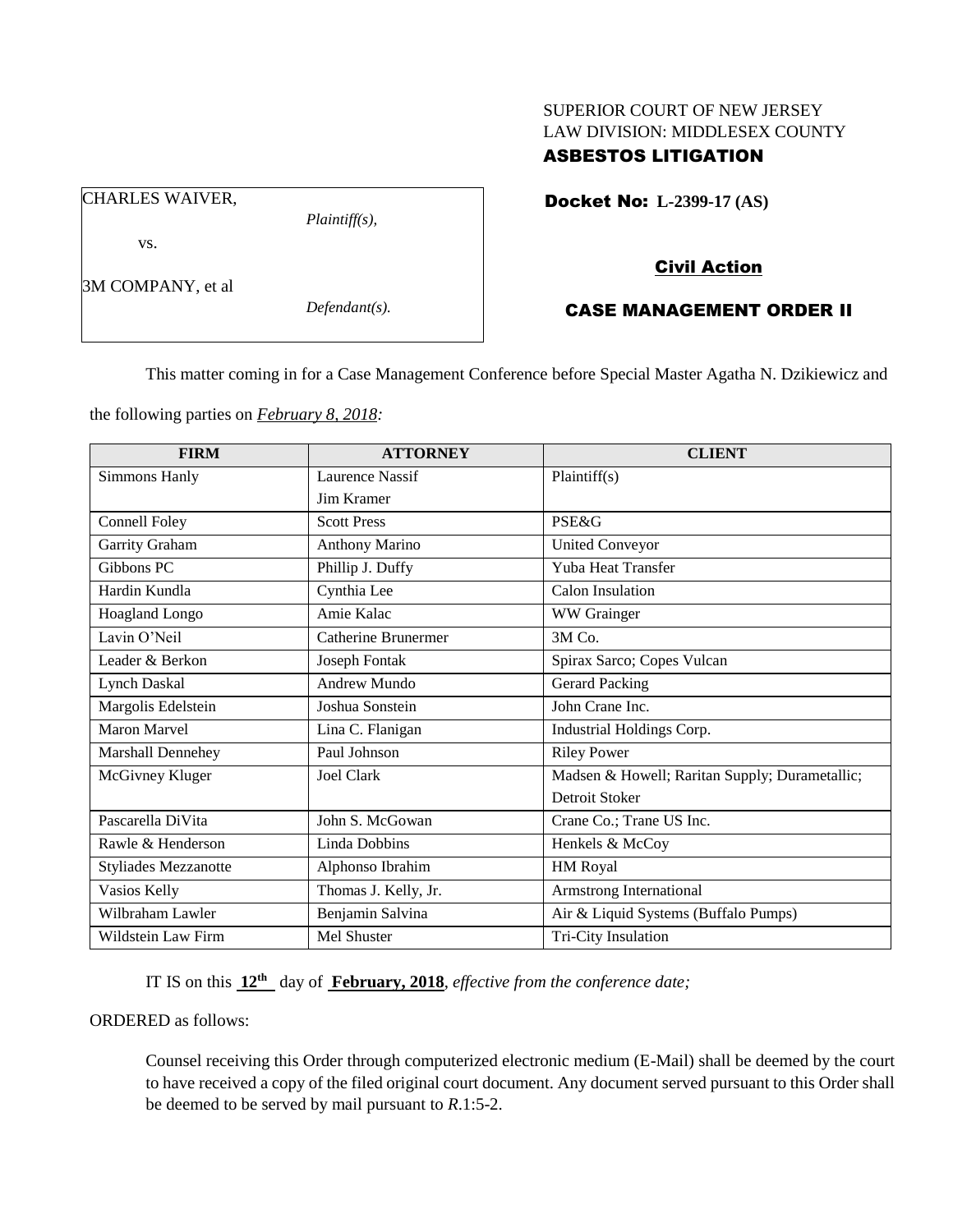### **DISCOVERY**

- April 30, 2018 Fact discovery, including depositions, shall be completed by this date. Plaintiff's counsel shall contact the Special Master within one week of this deadline if all fact discovery is not completed.
- May 31, 2018 Depositions of corporate representatives shall be completed by this date.

#### **EARLY SETTLEMENT**

June 8, 2018 Settlement demands shall be served on all counsel and the Special Master by this date.

#### **SUMMARY JUDGMENT MOTION PRACTICE**

| June 8, 2018  | Plaintiff's counsel shall advise, in writing, of intent not to oppose motions by this date. |
|---------------|---------------------------------------------------------------------------------------------|
| June 22, 2018 | Summary judgment motions shall be filed no later than this date.                            |
| July 20, 2018 | Last return date for summary judgment motions.                                              |

#### **MEDICAL DEFENSE**

| June 1, 2018      | Plaintiff shall serve medical expert reports by this date.                                                                                                                                                                                               |
|-------------------|----------------------------------------------------------------------------------------------------------------------------------------------------------------------------------------------------------------------------------------------------------|
| June 1, 2018      | Upon request by defense counsel, plaintiff is to arrange for the transfer of pathology specimens<br>and x-rays, if any, by this date.                                                                                                                    |
| September 7, 2018 | Defendants shall identify its medical experts and serve medical reports, if any, by this date. In<br>addition, defendants shall notify plaintiff's counsel (as well as all counsel of record) of a<br>joinder in an expert medical defense by this date. |

#### **LIABILITY EXPERT REPORTS**

- June 1, 2018 Plaintiff shall identify its liability experts and serve liability expert reports or a certified expert statement by this date or waive any opportunity to rely on liability expert testimony.
- September 7, 2018 Defendants shall identify its liability experts and serve liability expert reports, if any, by this date or waive any opportunity to rely on liability expert testimony.

#### **EXPERT DEPOSITIONS**

October 9, 2018 Expert depositions shall be completed by this date. To the extent that plaintiff and defendant generic experts have been deposed before, the parties seeking that deposition in this case must file an application before the Special Master and demonstrate the necessity for that deposition. To the extent possible, documents requested in a deposition notice directed to an expert shall be produced three days in advance of the expert deposition. The expert shall not be required to produce documents that are readily accessible in the public domain.

#### **PRE-TRIAL AND TRIAL**

April 27, 2018 The settlement conference previously scheduled on this date is **cancelled**.

 $\_$  ,  $\_$  ,  $\_$  ,  $\_$  ,  $\_$  ,  $\_$  ,  $\_$  ,  $\_$  ,  $\_$  ,  $\_$  ,  $\_$  ,  $\_$  ,  $\_$  ,  $\_$  ,  $\_$  ,  $\_$  ,  $\_$  ,  $\_$  ,  $\_$  ,  $\_$  ,  $\_$  ,  $\_$  ,  $\_$  ,  $\_$  ,  $\_$  ,  $\_$  ,  $\_$  ,  $\_$  ,  $\_$  ,  $\_$  ,  $\_$  ,  $\_$  ,  $\_$  ,  $\_$  ,  $\_$  ,  $\_$  ,  $\_$  ,